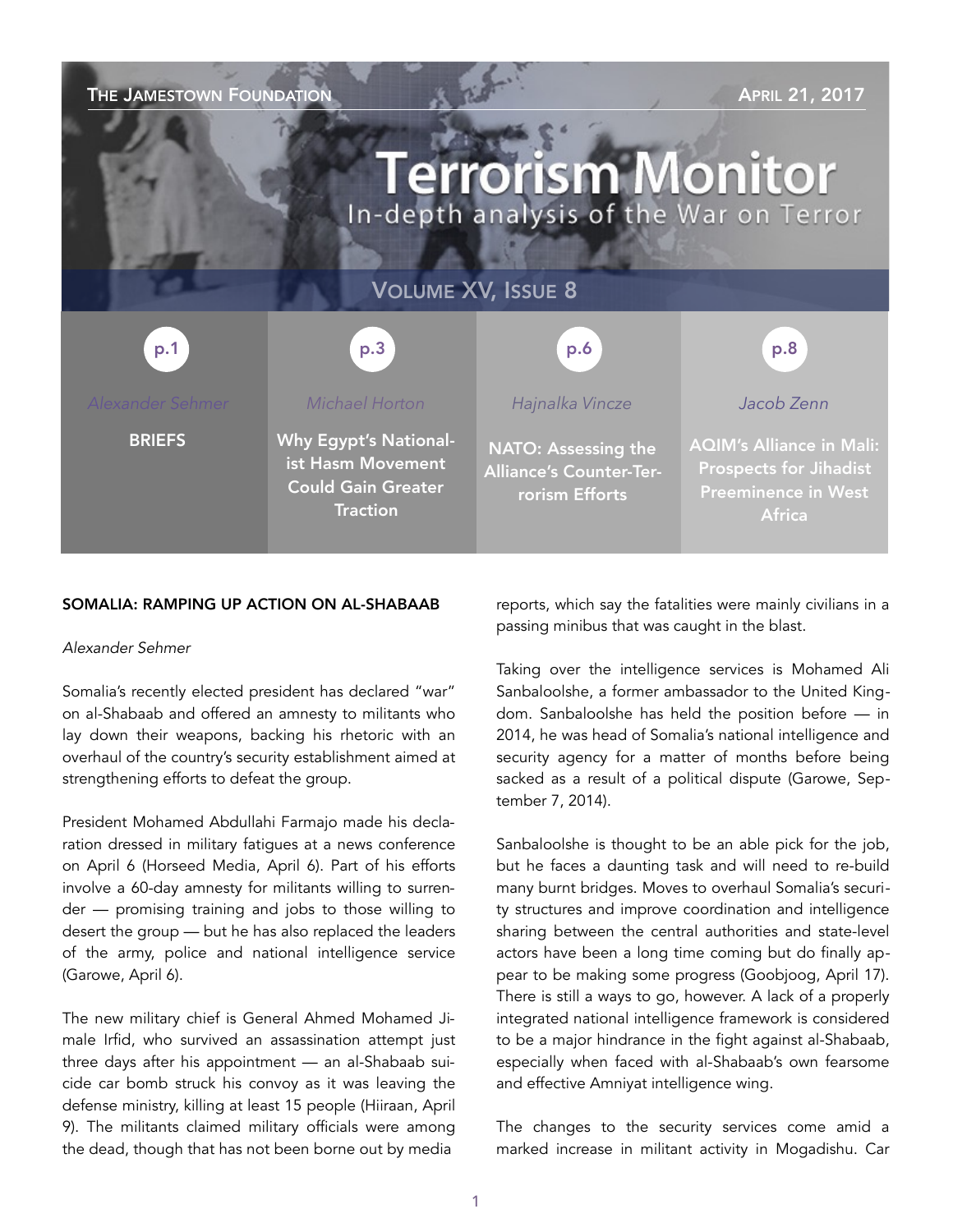bombs and mortar attacks are becoming more frequent. On April 16, militants attacked the airport, killing two people ([Garowe,](http://www.garoweonline.com/en/news/somalia/somalia-mortars-land-around-mogadishu-airport-2-killed) April 16). On April 18, at least five people were killed and several others injured when mortar shells struck a primary school [\(Garowe](http://www.garoweonline.com/en/news/somalia/somalia-five-killed-in-mortar-attack-in-mogadishu), April 19).

President Farmajo hopes his new appointments will be able to deliver a tougher response. No doubt he has also been influence by the hardening U.S. stance toward al-Shabaab ([Horseed Media,](https://horseedmedia.net/2017/03/30/pentagon-gets-ok-for-more-aggressive-airstrikes-in-somalia/) March 30). That has included the deployment of dozens of troops to Somalia, the largest such effort since the ill-fated mission to Mogadishu in 1993.

## PAKISTAN: TERROR ARREST PUTS SPOTLIGHT ON UNIVERSITIES

#### *Alexander Sehmer*

Pakistani security forces in Lahore have foiled an alleged plot to bomb a church over Easter, capturing a suspected female militant in the process whose subsequent confession has provoked much media interest and raised concerns about the extent of radicalization in Pakistan's universities.

Noreen Leghari, a second year medical student at Liaquat University in Sindh province, was arrested after an army raid foiled the planned Easter Sunday attack. Her husband, who appears to have masterminded the plot, was killed in the ensuing shootout, and security forces recovered explosives and suicide jackets at the scene ([Dawn,](https://www.dawn.com/news/1327252/terrorist-killed-wife-held-in-lahore-encounter) April 16). In a videotaped confession, Leghari told the authorities she had travelled to Lahore of her own free will and was to be a suicide bomber in the operation ([Samaa,](https://www.samaa.tv/pakistan/2017/04/noreen-laghari-says-she-was-going-to-be-used-as-suicide-bomber/) April 17; [The News,](https://www.thenews.com.pk/latest/199332-Lahore-Easter-attack-Full-transcript-of-Noreen-Legharis-confession) April 18).

Leghari had been missing from her family home in Hyderabad since February. Police appear to have been aware that she had circulated extremist material online before going missing, and they suspected that she had joined Islamic State (IS) and travelled to Syria for training ([Dawn,](https://www.dawn.com/news/1327453) April 17). Her family, meanwhile, insists she was kidnapped and say she has no connection with the group ([Punjab News Express,](http://punjabnewsexpress.com/world/news/woman-held-in-lahore-for-ties-with-is-not-terrorist-brother-59658.aspx) April 17).

Wading into the media coverage, Liaquat University, where Leghari was studying, has been keen to distance itself from events. Vice Chancellor Naushad Sheikh characterized Lehjari to journalists as an introvert and suggested she was radicalized online and recruited through social media, rather than as a result of anyone she encountered on the campus ([Geo News,](https://www.geo.tv/latest/138420-Noreen-Leghari-confesses-to-involvement-in-terrorist-activity) April 17). The university's concerns are understandable. Pakistani institutions feel unfairly characterized as places of radicalization, but they battle against bad publicity and claims their administrations do too little to tackle the issue.

This month a journalism student at Abdul Wali Khan University in Mardan was killed by a lynch mob of fellow students, apparently for posting "blasphemous" material online ([Dawn,](https://www.dawn.com/news/1326729) April 15). So far 24 people have been arrested, and the university has suspended seven of its employees [\(Geo News,](https://www.geo.tv/latest/138580-Mashal-case-Four-more-suspects-arrested-AWKUM-suspends-7-employees) April 18). Last year, counter-ter-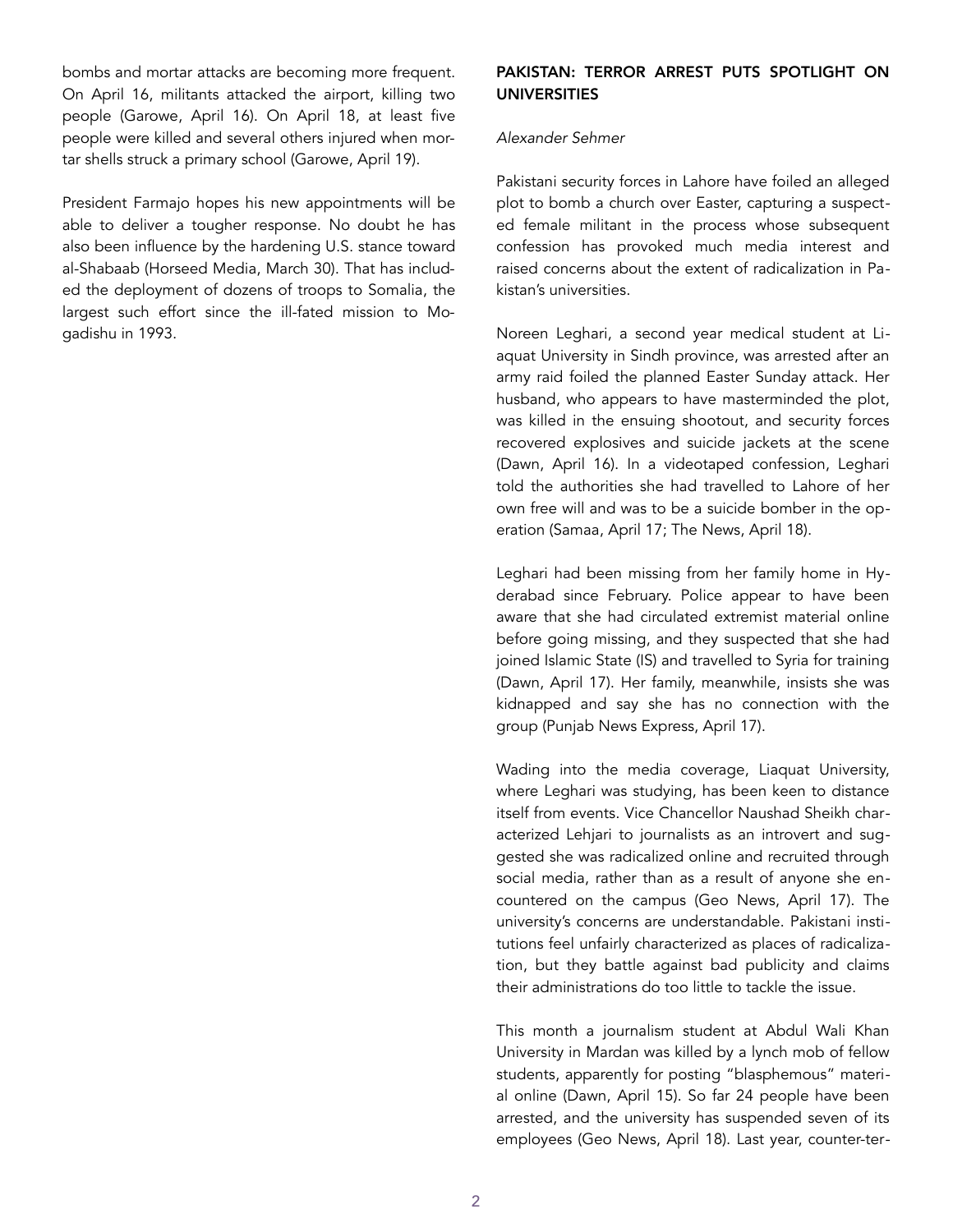rorism forces rounded up lecturers at institutions across Punjab province accused of having connections to the banned Islamist group Hizbut Tahrir [\(The News,](https://www.thenews.com.pk/print/127451-Educationists-among-HuT-LeK-leaders-held-in-Punjab) June 13, 2016). Meanwhile, in Sindh, one report suggested about a dozen female students have gone missing from institutions across the province, ostensibly to join IS ([The](https://www.thenews.com.pk/print/193058-Missing-girl-student-has-joined-Daesh-claim-police)  [News,](https://www.thenews.com.pk/print/193058-Missing-girl-student-has-joined-Daesh-claim-police) March 18).

Such incidents suggest fears about Pakistani universities cannot be entirely dismissed. While young Pakistanis in keeping with their tech-savvy counterparts elsewhere in the world — doubtless face dangers online, recent events suggest the country's universities need to do more to combat radicalization on their campuses.

# Why Egypt's Nationalist Hasm Movement Could Gain Greater Traction

## *Michael Horton*

Egypt's government, led by President Abdel Fattah al-Sisi, is battling multiple insurgent groups, and while the Islamic State (IS) affiliate Wilayat Sinai is by far the most formidable, it is the nationalist Hasm Movement that may pose the more durable threat to the country.

The Egyptian government has waged an intense and well-resourced war against IS in the Sinai but has failed to defeat or even significantly impede the group's ability to launch attacks in and outside of that region. This was evidenced by IS' April 9 bombing of Coptic churches in Tanta and Alexandria, attacks which combined killed 45 people [\(al-Ahram,](http://english.ahram.org.eg/NewsContent/1/64/262573/Egypt/Politics-/LIVE-UPDATE-Palm-Sunday-attacks-on-Tanta-and-Alexa.aspx) April 9). The attacks on Coptic churches, not the first by IS, are part of the group's strategy of heightening sectarian tensions among Egypt's estimated 10 million Coptic Christians and its majority Muslim population. While stoking sectarian tensions has worked well for IS in Syria and Iraq, such a strategy is likely to fail in Egypt where there is a strong Egyptian identity that transcends religious affiliation.

IS' extreme views and its callous disregard for civilian life limit its appeal among the vast majority of Egyptians. IS will not be able to build the broad base of support that would allow it to expand in mainland Egypt. In Sinai, IS has benefited from what are, so far, conditions unique to the Sinai — it draws on a deeply alienated indigenous population and benefits from the government's scorched earth approach to counter-insurgency.

In contrast with IS, Egypt's Hasm Movement has the potential to gain traction in mainland Egypt, most particularly in its dense urban environments. The Hasm Movement (Hasm can be translated as the settling of an argument, termination or decisiveness) announced itself in July 2016 when it claimed credit for an attack on a police officer in Fayoum ([Daily News Egypt,](https://www.dailynewsegypt.com/2016/07/18/non-commissioned-police-officer-dies-after-sustaining-injuries/) July 18, 2016). Since then, Hasm has targeted a number of high profile government officials, including a failed attempt in August 2016 to assassinate the former Grand Mufti of Egypt, Ali Gomaa ([Aswat Masriya,](http://en.aswatmasriya.com/news/details/17470) August 5, 2016).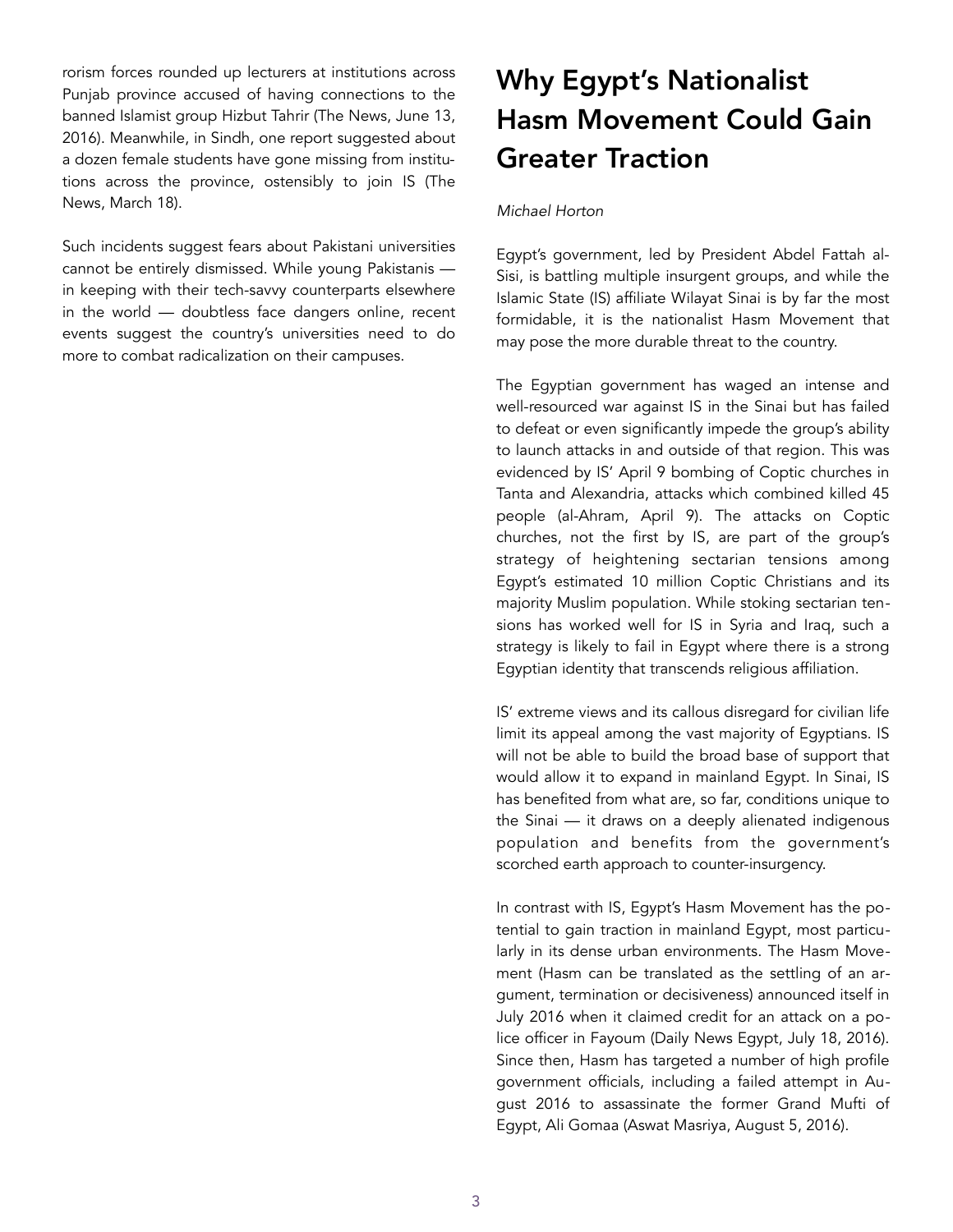In September 2016, Hasm attempted to assassinate Assistant Attorney General Zakaria Abdel Aziz [\(Egypt In](http://www.egyptindependent.com/news/terrorist-group-claims-responsibility-failed-assassination-attempt-judge-who-tried-morsi)[dependent](http://www.egyptindependent.com/news/terrorist-group-claims-responsibility-failed-assassination-attempt-judge-who-tried-morsi), November 6, 2016). On November 2, 2016, Hasm targeted Judge Ahmed Aboul Fotouh, one of three judges involved in the trial of former Egyptian President Mohammad Morsi [\(The New Arab,](https://www.alaraby.co.uk/english/news/2016/11/4/egyptian-judge-part-of-morsi-trial-escapes-car-bombing) November 4, 2016). The group has also claimed responsibility for a number of attacks on low-ranking police officers, including a December 2016 attack on a checkpoint in which six officers were killed [\(al-Jazeera](http://www.aljazeera.com/news/2016/12/policemen-killed-cairo-blast-161209093410830.html), December 9, 2016).

Thus far Hasm's attacks have been narrowly focused on members and representatives of the Egyptian government, its police and security services. In its "military communiqués," Hasm presents itself as a group aiming to install social justice and fighting to overthrow what it describes as a "military occupation" by the Sisi government. Several of the communiqués make reference to "defending the defenseless" and seeking to right the wrongs of the regime.

## Tapping into Discontent

The Hasm Movement's use of rhetoric aimed at pointing out what it sees as abuses by a government that it views as illegitimate is an important indicator of how the group wants to position itself. This and its efforts to target only government officials may indicate that the Hasm Movement is trying to set itself up as being opposed to the current regime but with no ambitions outside of Egypt. The group has also emphasized that it will not target or endanger civilians. The Hasm Movement claimed that they called off the failed attack on the former Grand Mufti due to the risks posed to civilians. This may or may not be true, but it does, along with the other attacks, point to a conscious effort to avoid killing civilians. The Hasm Movement has also condemned a December 2016 IS-led attack on a Coptic church and has distanced itself from the most recent church bombings. [1]

The leadership of what is, for now, undoubtedly a small organization clearly recognizes that the kind of mass casualty attacks perpetrated by IS will undercut its ability to broaden a base of support within Egypt. By positioning itself as a nationalist organization dedicated to combating what it views as an abusive regime and "defending the defenseless," the Hasm Movement may well be able to tap into significant levels of popular dissatisfaction with the Sisi government.

It is notable that many of Hasm's attacks are on the Egyptian police, who have been the subject of popular scorn since before the 2011 revolution that overthrew former President Hosni Mubarak.

Following Morsi's ouster by General Sisi, the police and security services were emboldened and launched a crackdown not only on Muslim Brotherhood members, but on anyone who opposed the Sisi-led government ([al-Jazeera,](http://www.aljazeera.com/indepth/opinion/2016/03/egypt-notorious-police-brutality-record-160322143521378.html) March 28, 2016). This heavy-handed approach continues, with many of Egypt's police stations commonly referred to as "homes for the living dead."

Abuses by the police and security services combined with Sisi's failure to deliver on economic reforms is fueling discontent in Egypt. The country's moribund economy and startlingly high youth unemployment mean that insurgent groups, particularly those with less extreme views, will have little trouble recruiting young people to their cause.

## Ties with the Muslim Brotherhood?

The Sisi government's crackdown on the Muslim Brotherhood in the wake of its ouster of former President Morsi has undoubtedly radicalized some members of the Brotherhood. So far, the older generation of the Muslim Brotherhood's leadership in prison and in exile has eschewed calls for violence. However, that does not mean that some members and former members have not taken up arms.

The Hasm Movement's relatively moderate religious views, national focus, and its attacks on individuals that are emblematic of the state, may well indicate that its membership includes former members of the Muslim Brotherhood. However, there is no proof of this and as yet. Neither the Hasm Movement nor any other insurgent group has openly identified with the Muslim Brotherhood.

Regardless of whether the Hasm Movement has ties with the Muslim Brotherhood or not, the group's leadership seems intent on positioning it as a moderate Islamist organization that will fight to "defend" those who it deems cannot defend themselves against the government. The space that the Hasm Movement is trying to occupy offers an abundance of opportunities in terms of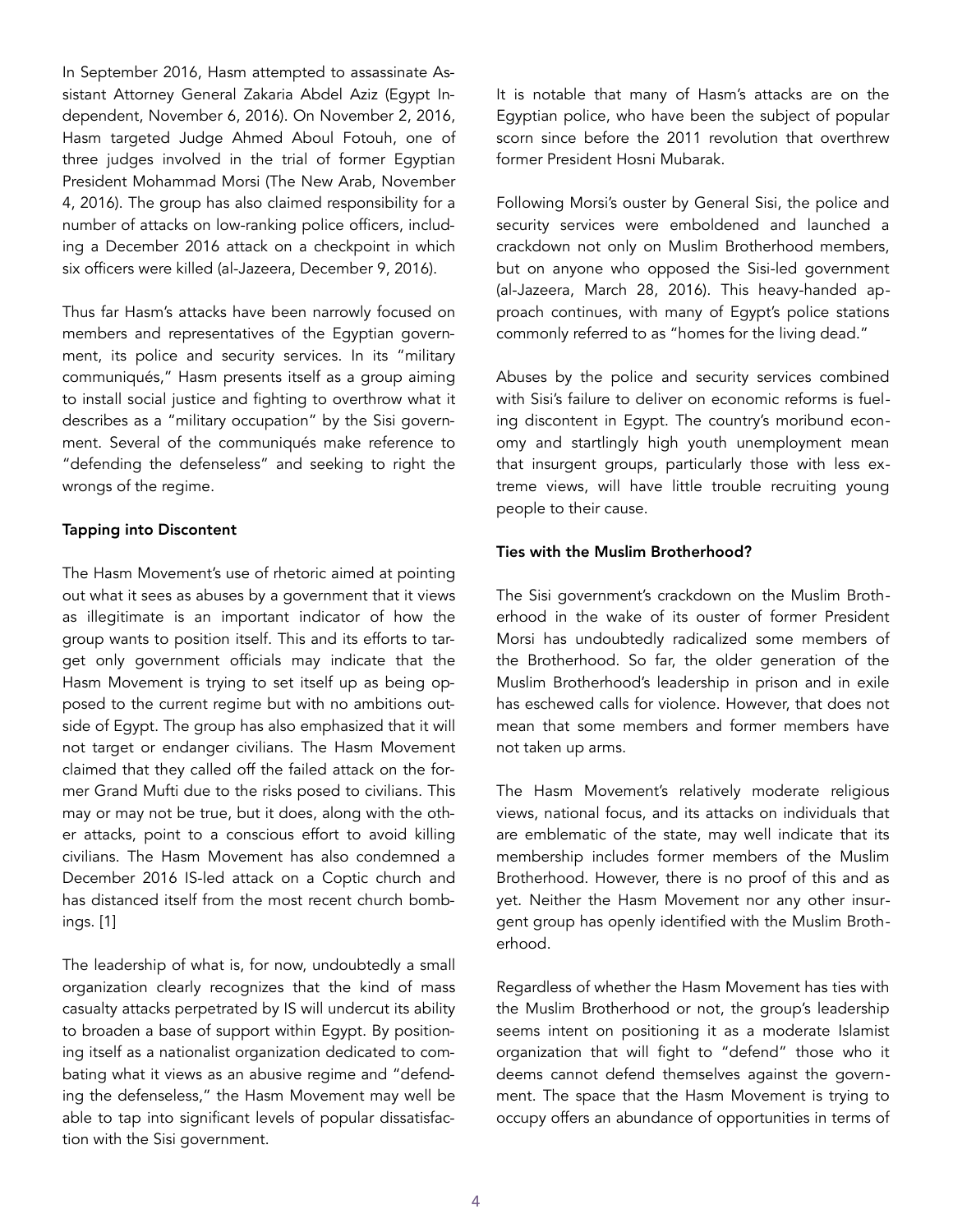securing the support of those who have been oppressed by the government security services and police.

## Increasing Capabilities

The Hasm Movement's targeting of individual officials indicates a degree of sophistication. Relatively high-profile officials, such as the assistant attorney general, enjoy well-trained security details and are subject to independent monitoring by Egypt's security services. While Egypt's approach to physical security for soft and hard targets is often lacking, its human intelligence network is deep, multi-layered, low-tech and highly effective. Evading this formidable human intelligence network requires a high-level of expertise.

Surveillance images of future targets released by the Hasm Movement show that its operatives are able to get and remain close to its targets. [2] The group has also released an exceedingly well-produced video that shows its operatives undergoing firearms and explosives training, as well as the targeting and assassination of government officials and police officers. [3]

While the Hasm Movement's operations are incomparable with those of Wilayat Sinai, they do demonstrate a clear ability to carry out surveillance and to plan and execute attacks in a challenging environment. If the group continues to grow, it will undoubtedly be able to attract recruits with the expertise to carry out ever more sophisticated attacks. Many of these recruits with specialized training could be drawn from the hundreds (likely thousands) of members of the Egyptian army and security services that were purged for suspected ties to the Muslim Brotherhood following the overthrow of President Morsi. [4]

## **Outlook**

Egypt's security services may well successfully disrupt and destroy the Hasm Movement. The group is small, has few resources and has had insufficient time to become "self-healing" in the manner of Wilayat Sinai. However, the Hasm Movement's rhetoric and tactics make it worthy of particular attention. The leadership has identified, and is trying to exploit, a rising tide of dissatisfaction with a government that is viewed by many as ineffective, corrupt and increasingly dependent on violence to enforce its will.

The Hasm Movement — or a group like it that is moderate in its religious views and disciplined and discriminate in its use of violence — may well have the ability to become a formidable foe for Sisi's government. In contrast with IS, such a group will likely find it can recruit from a much broader pool and build a genuine (albeit limited) support-base in Egypt's urban areas.

*Michael Horton is a senior analyst for Arabian affairs at the Jamestown Foundation. He is a frequent contributor to Jane's Intelligence Review and has written for numerous other publications including: The National Interest, The Economist and West Point's CTC Sentinel.* 

## **NOTES**

[1] Read the group's condemnation of the church attack [here.](https://twitter.com/MENASTREAM/status/807977545878634496)

[2] The images, released on the group's website, have since been removed.

[3] See the video [here.](https://www.terrorfeed.net/2017/01/11/hasam-aka-arms-egypt-movement-releases-first-assassination-video/)

[4] See the Militant Leadership Monitor profile of Mohamed Ashour Dashisha [here.](https://jamestown.org/program/new-face-egypts-muslim-brotherhood-post-mortem-analysis-hassm-leader-mohamed-ashour-dashisha/)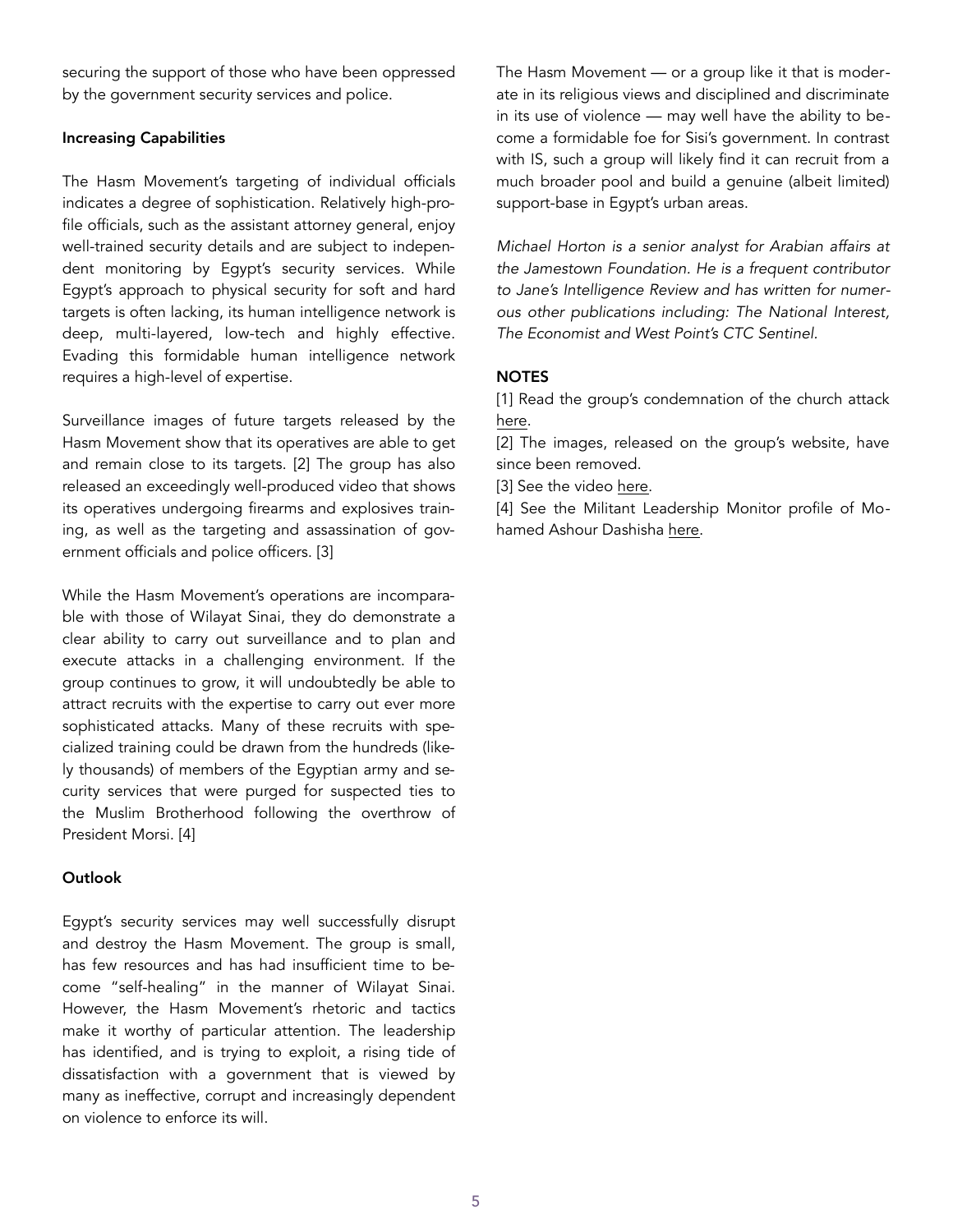## Iraq's Shia Militias: Helping or Hindering the Fight Against Islamic State?

### *Hajnalka Vincze*

NATO's counter-terrorism efforts have been the focus of much attention in recent months. Faced with a U.S. ultimatum that Washington might "moderate its commitment" to the Alliance, member states have sought ways to demonstrate that the organization plays a significant part in global counter-terrorism efforts and that it could do even more [\(al-Jazeera,](http://www.aljazeera.com/news/2017/02/nato-pay-reduce-support-170215203936723.html) February 15; [New Europe,](https://www.neweurope.eu/article/mattis-delivers-europe-pay-ultimatum-nato-not-obsolete/) February 16).

However, although the Alliance has a role — one recognized, to the relief of Europeans, by President Donald Trump when he declared NATO "no longer obsolete" it is one constrained by political boundaries and limitations that are unlikely to fall away anytime soon.

## Policies and Principles

According to policy guidelines from 2012, NATO's counter-terrorism efforts are focused on three main "pillars": increasing "shared awareness" of terrorist threats; developing adequate capabilities to counter these threats; and engagement with partner countries to enhance their ability to combat terrorism at a local level. [1]

In the area of intelligence sharing, NATO expects significant improvements from the establishment of a new "joint intelligence and security division" led by an assistant secretary general for intelligence and security. Although the division is not restricted to counter-terrorism, it is intended to make the most of intelligence provided by NATO members. In addition, at a February 2017 meeting NATO defense ministers announced the creation of a "Hub for the South," based at NATO Joint Force Command in Naples ([NATO,](http://www.nato.int/cps/en/natohq/news_141114.htm) February 15).

The Hub will be a 100-person strong focal point aimed at both understanding the challenges stemming from the region — collecting, assessing and analyzing information — and at responding to those challenges through engagement with partner nations. Assessment and analysis also falls into the remit of NATO's Centre of Excellence for Defense Against Terrorism, an institution located in Turkey's capital Ankara and designed to provide a forum for exchange and a source of additional expertise.

At the heart of the second pillar, the development of capabilities, is NATO's "defense against terrorism program of work" ([NATO,](http://www.nato.int/cps/en/natohq/topics_50313.htm) April 9, 2015). Its aim is to develop innovative technologies to help prevent attacks and better protect troops and civilian infrastructure. Under three umbrellas — incident management, force protection and survivability, and network engagement — the program covers a wide variety of areas such as: protecting against man-portable air defense systems (MAN-PADs) or CBRN (chemical, biological, radiological and nuclear) attacks; countering improvised explosive devices (IED); biometric identification; protection of ports and harbors; and experimenting with non-lethal weapons. The program is run on the basis of common funding by all allies, and projects are led by individual NATO countries, with support and contributions from other member states.

The third pillar of NATO's counter-terrorism activities is intended to contribute to regional stability through capacity building in partner countries. As Secretary General Stoltenberg put it at the latest foreign ministerial meeting, "in the long run, it is much better to fight terrorism and project stability by training local forces, building local security institutions, instead of NATO deploying large numbers of our own combat troops in combat operations." [2]

It was in this spirit that in February 2017 the Alliance launched an in-country training program teaching Iraqi security forces to counter IEDs, while also continuing to train hundreds of Iraqi officers in Jordan [\(al-Arabiya,](https://english.alarabiya.net/en/News/gulf/2017/01/24/NATO-seeks-closer-ties-with-gulf-opens-new-center-.html) January 24). Furthermore, in 2016 mobile counter-terrorism training courses were provided to Egypt, and training in counter-insurgency was provided to Jordan, Mauritania, Morocco and Tunisia. According to Secretary General Stoltenberg, "the possible use of NATO's mobile training teams and special operation forces headquarters is one of the different options [NATO is] looking into [when it comes to deciding] what more we can do in general to fight terrorism" ([NATO,](http://www.nato.int/cps/en/natohq/opinions_142789.htm) March 31).

Beyond the three main areas identified by the 2012 Policy Guidelines, NATO's involvement in the fight against terrorism sometimes occurs in a more directly opera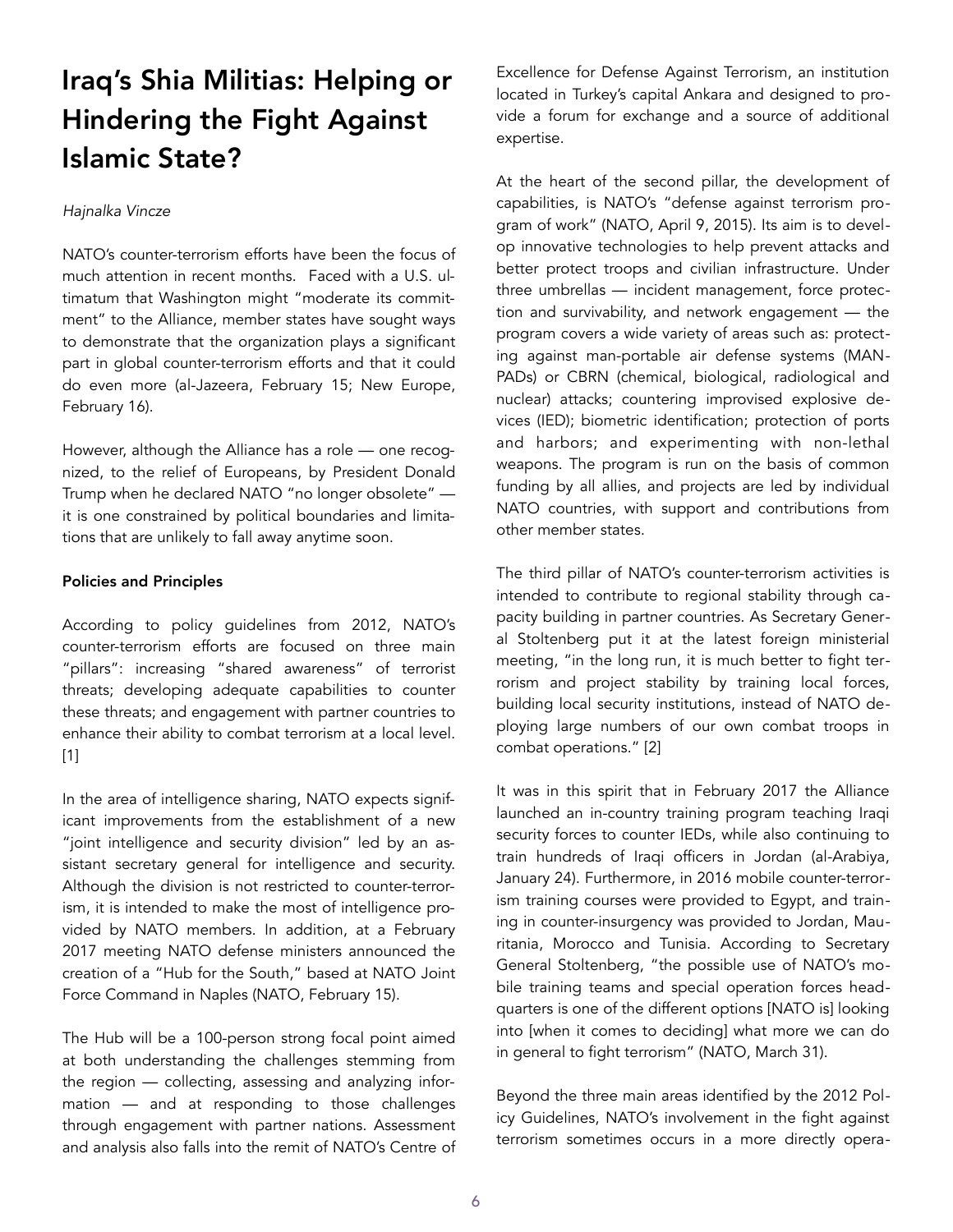tional context. In fact, following the 9/11 attacks on the United States, the Alliance invoked Article 5 — NATO's collective defense clause — for the first time in its history.

In October 2001, the Alliance launched Operation Eagle Assist, which deployed NATO's Airborne Warning and Control System (AWACS) radar aircraft to help patrol U.S. airspace until mid-2002, and Operation Active Endeavour, which saw NATO naval forces assigned to patrol the Mediterranean. These missions were succeeded in October 2016 by Operation Sea Guardian, which took on an extended range of maritime security tasks ([al-](http://www.aljazeera.com/news/2016/07/nato-give-surveillance-planes-mena-countries-160709192055050.html)[Jazeera,](http://www.aljazeera.com/news/2016/07/nato-give-surveillance-planes-mena-countries-160709192055050.html) July 9, 2016).

NATO also commanded the UN-mandated International Security Assistance Force (ISAF) in Afghanistan from August 2003 to December 2014. Most recently, since October 2016 at the request of the United States, NATO's AWACS surveillance aircrafts provide support to the Global Coalition to Counter Islamic State (IS) [\(EFE,](http://www.efe.com/efe/english/portada/nato-confirms-collaboration-with-international-coalition-in-iraq-syria/50000260-3077706) October 25, 2016).

The Alliance's AWACS capability was also called upon to help secure several high-visibility events, such as the 2004 Summer Olympic Games in Greece, the 2006 World Cup in Germany and the 2012 European soccer championship in Poland.

## Political Difficulties Persist

While NATO's counter-terrorism activity is varied, it is nevertheless confined to discrete tasks and specified areas as a result of the multiple disagreements between NATO allies both on the analysis of threats and on how to respond to them. Within the Alliance, views differ markedly on the respective roles of the police versus the military, the application of certain counter-terrorism measures, data protection and the use of force, to name just a few.

Against this backdrop, the official NATO policy guidelines make clear: "Allies recognize that most counterterrorism tools remain primarily with national civilian and judicial authorities." [3]

Where tackling terrorism is concerned, the Alliance is intended to complement rather than coordinate efforts at the national level. U.S. Secretary of State Rex Tillerson acknowledged this in his first NATO foreign ministerial remarks, saying: "We do not believe NATO has to lead everywhere in the fight on terrorism. Others will often have that role, including national governments, the Coalition to Defeat ISIS, or the European Union. But NATO must add value where it can and provide greater support." [4]

In fact, political differences can be a hindrance even at the most fundamental of levels. In the field of intelligence sharing, concerns among the 28 members over source protection, bias and potential leaks hold back cooperation. Despite some organizational progress made at the 2016 summit in Warsaw, a NATO report noted: "Increased intelligence sharing, including as part of Allied ISR, has long been an elusive goal for NATO" ([NATO,](http://www.nato-pa.int/shortcut.asp?FILE=4473) November 20, 2016). Or as Michael Fallon, the UK defense secretary, described intelligence sharing within NATO to the UK's parliamentary defense committee, "there is quite a way to go on that."[5]

Counter-terrorism capability development has so far been primarily focused on protecting NATO's own assets (making sure the Alliance remains operational in the face of a terrorist threat), albeit not without some beneficial spillover effects. The approach is similar to NATO's role in cyber defense, where the Alliance's main role is defined as the protection of its own networks. In both cases, those member states adamant about increasing NATO's role see this as a starting point rather than a restriction.

As for the third pillar, it was decided at a NATO summit in the United Kingdom in 2014 — and subsequently reaffirmed at a summit in Warsaw in 2016 — that NATO does have a role to play in the global South, especially through capacity-building activities with local partners. That role, however, is not without its own constraints. There are allies who would prefer to limit the Alliance's involvement in the Middle East and North Africa (MENA) region for fear that a NATO presence might be seen as provocative. Unease over encroaching on certain member states' traditional spheres of influence — or simply a belief that a Southern-focus distracts NATO from its principal aim of protecting against Russia on the eastern flank — also plays a role.

Finally, on a more operational level, serious political reservations remain apparent. In the wake of the Paris terror attacks of November 2015, France preferred to invoke the EU's collective security clause than resort to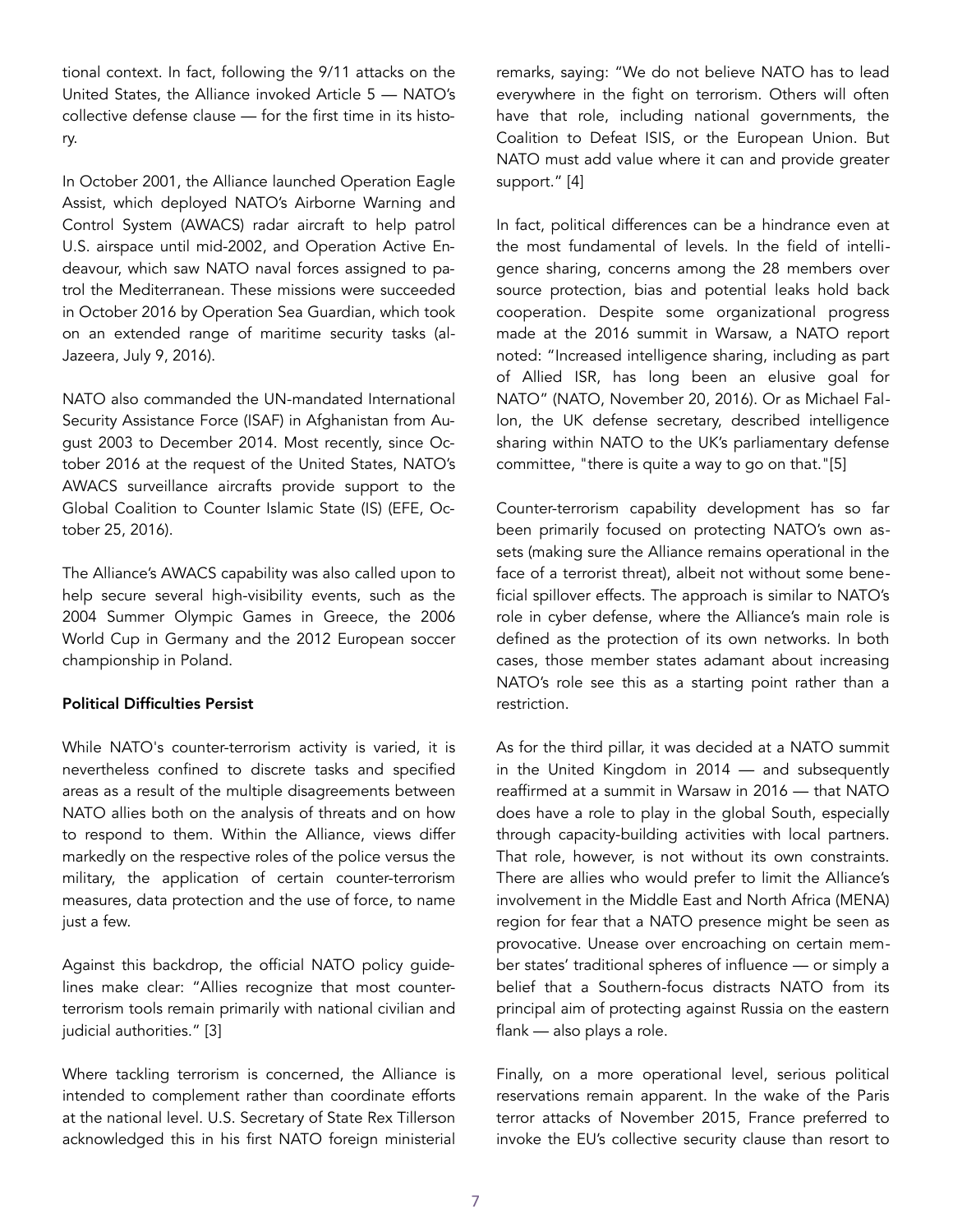NATO. In an earlier display of divergence within the Alliance, during combat operations in Afghanistan, national caveats — the restrictions members place on the use of their forces — became such a source of friction that it was a running joke among U.S. troops that the acronym ISAF in fact stood for "I Saw Americans Fight."

These difficulties continue to be reflected in the NATO AWACS' contribution to military operations against IS, with the secretary general's annual report for 2016 making a point to specify: "The planes operate over Turkey or international airspace and are not involved in coordinating Coalition airstrikes or providing command and control for fighter aircraft." [5]

President Trump's comments on April 13 that NATO is "no longer obsolete" are a relief for Alliance members. Nevertheless, as Stoltenberg, standing next to him, noted, the Alliance "can, and must, do more in the global fight against terrorism."

It is a topic that will likely be high on the agenda at next month's NATO summit in Brussels.

*Hajnalka Vincze is a foreign and defense policy analyst in NATO/European issues. A former research fellow at the Hungarian Defense Ministry's Strategic Research Institute she has produced numerous briefings and analyses on US and European policies in the fight against terrorism.* 

#### **NOTES**

[1] See [here](http://www.nato.int/nato_static_fl2014/assets/pdf/pdf_topics/ct-policy-guidelines.pdf) for NATO's policy guidelines on counterterrorism.

[2] The full text of Secretary General Stoltenberg's speech is available [here.](http://www.nato.int/cps/fr/natohq/opinions_142787.htm)

[3] The full text of NATO's Policy Guidelines on Counter-Terrorism is available [here](http://www.nato.int/cps/en/natohq/official_texts_87905.htm).

[3] The full text of Secretary of State Tillerson's speech is available [here.](https://www.state.gov/secretary/remarks/2017/03/269339.htm)

[5] Defense Secretary Fallon's testimony is available [here.](http://data.parliament.uk/writtenevidence/committeeevidence.svc/evidencedocument/defence-committee/nato-warsaw-summit-and-chilcot-report/oral/35247.html)

[4] See NATO's annual report (2016), available [here.](http://www.nato.int/nato_static_fl2014/assets/pdf/pdf_2017_03/20170313_SG_AnnualReport_2016_en.pdf)

# AQIM's Alliance in Mali: Prospects for Jihadist Preeminence in West Africa

## *Jacob Zenn*

Trends in the two main theatres of jihadist activity in West Africa have moved in al-Qaeda's favor in recent months. In the Mali/Sahel region, the formation of a new alliance has consolidated al-Qaeda's position as the preeminent jihadist force in the region, while in Nigeria/ Lake Chad, the faction of Boko Haram loyal to Islamic State (IS) — known formally as West Africa Province has stayed relatively quiet and even shown continued signs of an ideological and logistical disconnect from its parent organization.

With the IS leadership currently in too much disarray in Libya and too distracted in Syria to consistently focus on West Africa, it is unlikely IS will be able to compete in the long-term with al-Qaeda for supremacy over jihadist groups in West Africa. Instead, al-Qaeda's strategy of "localization" — which it has employed to a greater or lesser extent successfully in theaters such as Syria and Yemen — is likely to see al-Qaeda in the Islamic Maghreb (AQIM) gaining increasing prominence as jihadism in West Africa becomes both more local and more diffuse.

The establishment of the new alliance, Jamaat Nusrat al-Islam wal-Muslimin (JNIM, Group of Supporters of Islam and Muslims), in Mali in March 2017 sees al-Qaeda's "localization" strategy at its most effective. It also demonstrates how adaptable al-Qaeda can be. The group can continue to exist in the region as an umbrella organization, accepting new members and groups tied to it by interpersonal and strategic bonds, while making open affiliation with IS and the massacre of civilians redlines for membership.

#### Al-Qaeda Alliance in Mali: JNIM

When the al-Qaeda affiliate Jabhat al-Nusra merged with Syrian rebel groups to become (or at least *appear*  to become) a more locally rooted organization and reduce its al-Qaeda "branding," it did so with the approval of a Syria-based deputy of al-Qaeda leader Ayman al-Zawahiri. The al-Qaeda leader himself would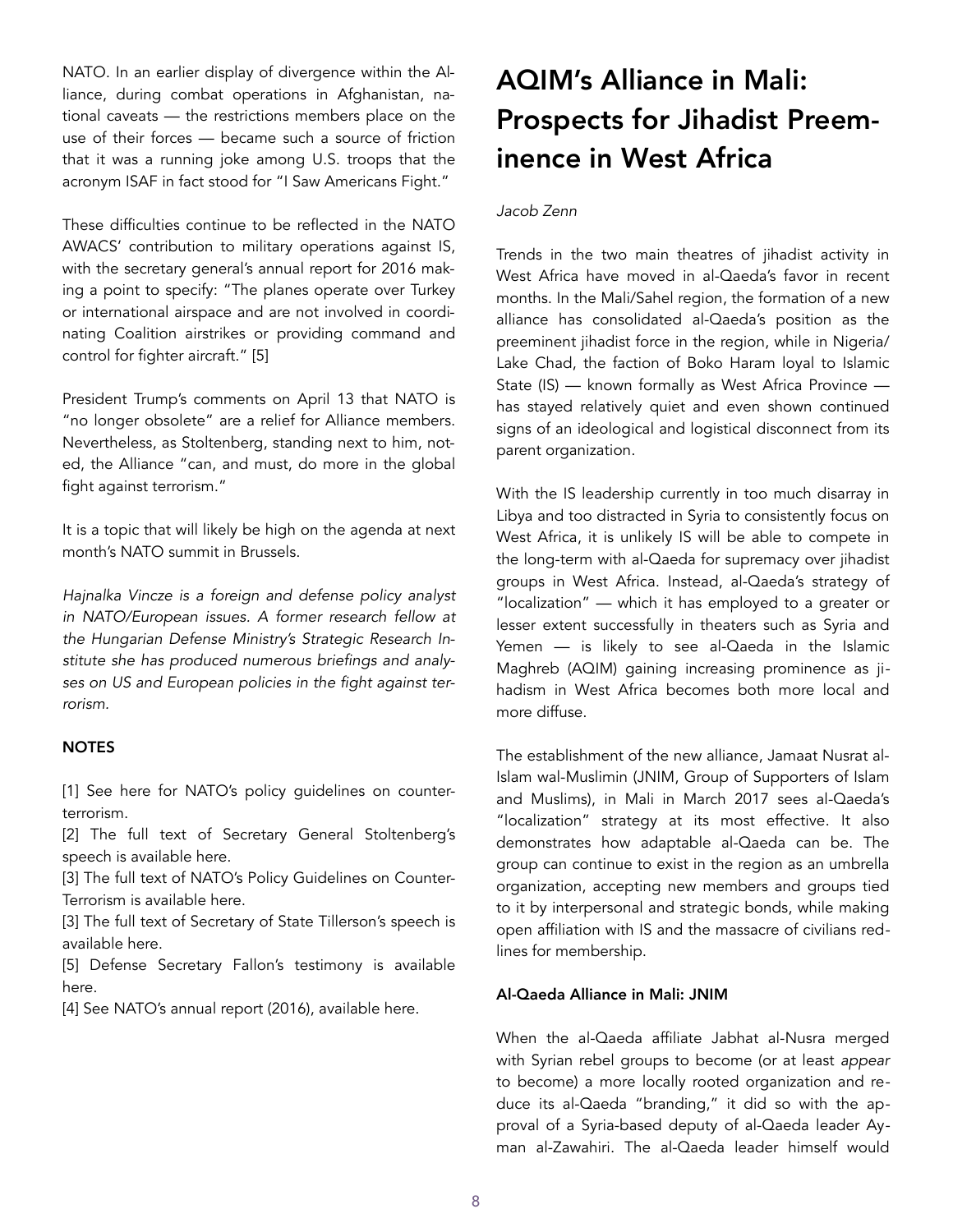have rejected such a merger because many of the groups with which Jabhat al-Nusra merged were too secular or outwardly nationalist for al-Zawahiri's liking. An al-Qaeda insider has revealed that Jabhat al-Nusra's localization in Syria was nonetheless consistent with al-Qaeda's overall philosophy, but this specific merger represented an "organizational dispute" with al-Qaeda leadership that, once undertaken, could not be reversed. As a consequence, al-Qaeda's leadership has subsequently accepted it [\(s04.justpaste.it,](https://s04.justpaste.it/pdf/1532x-justpaste-it-107560.pdf) April 4).

In direct contrast, the formation of JNIM in Mali was welcomed wholeheartedly by AQIM leader Abdelmalek Droukdel and al-Qaeda's General Command, including al-Zawahiri [\(justpaste.it/14k9a](http://jihadology.net/2017/03/17/new-video-message-from-al-qaidah-in-the-islamic-maghribs-abu-mu%E1%B9%A3ab-abd-al-wadud-abd-al-malik-drukdil-congratulations-and-blessings-integratio/), March 17).

The new alliance brings together leaders of multiple ethnic groups, including: Ag Ghaly, the ethnically Tuareg leader of Ansar Dine who is the overall leader of JNIM; Muhammed Kufa, the ethnically Fulani leader of Ansar Dine sub-affiliate Katiba Macina; Yahia Abu al-Hamam, the ethnically Algerian Arab leader of AQIM's Sahara Region; the AQIM Islamic law judge Abou Abderrahman al-Senhadji, who is ethnically Berber; and al-Hasan al-Ansari, a Malian Tangara Arab (referring to his clan's Mauritanian ancestry) who is the deputy leader of al-Mourabitun [\(al-Masra #42](https://azelin.files.wordpress.com/2017/03/al-masracc84-newspaper-42.pdf), March 6).

This allows al-Qaeda to portray itself as a pan-Islamic movement unconstrained by tribalism, something particularly important in the context of AQIM's earlier bias in favor Algerian Arabs.

The inclusion of Kufa's Katiba Macina group — the name Macina is a reference to a historic Fulani Islamic emirate of central Mali — is a particular boon. Kufa was a leader of the Movement for Unity and Jihad in West Africa (MUJWA) in 2013 when the group controlled parts of northern Mali and began shifting toward central Mali. By bringing him into the JNIM alliance, AQIM can consolidate its presence among Fulanis in central Mali where in previous years it has had limited operations.

The group has so far seen one setback — a key "subfaction" that had been expected to join JNIM's orbit, the relatively new Burkina Faso-based Ansaroul Islam, has openly criticized it. Ansaroul Islam's leader, Mallam Dicko, may suspect JNIM chief Ag Ghaly is an Algerian agent, or be unimpressed by his Salafist credentials, especially considering Dicko appears to be an even more radical Salafi-jihadist than AQIM members (Alakhbar.info, April 16).

Given Ansaroul Islam's increasingly high level of operations and impact in a part of the Sahel that formerly experienced almost no jihadist activity, it is likely the group has backing from a larger entity ([Lemonde.fr,](http://www.lemonde.fr/afrique/article/2017/04/09/menaces-djihadistes-aux-enseignants-du-nord-du-burkina-tu-fais-l-ecole-du-blanc-tu-iras-en-enfer_5108556_3212.html?utm_term=Autofeed&utm_campaign=Echobox&utm_medium=Social&utm_source=Twitter%22%20%5Cl%20%22link_time=1491758330) April 9). Burkina Faso says the group's supporters are members of the former government deposed in a coup in 2016, but it is also possible that the IS faction in northern Burkina Faso under Abu Walid al-Sahrawi, who was also a MUJWA leader, is working with it ([Aib.bf,](http://www.aib.bf/m-9097-burkina-le-regime-de-blaise-compaore-avait-%E2%80%98-pactise-avec-des-groupes-terroristes-simon-compaore-.html) March 24). Indeed, pro-IS channels on social media have announced that a new pledge of allegiance to IS "from the Sahel" will be forthcoming, although they have not identified Ansaroul Islam by name. Al-Qaeda supporters dismiss the reports as a "myth" intended to embellish IS' strength in the Sahel.

#### Strengthened Position in Northern Mali

The emergence of JNIM comes as Mali is attempting to implement the Algiers Accord of 2015, a peace deal agreed between the government and armed groups in northern Mali. AQIM's sustained attacks — or, since March 2017, JNIM's attacks — undermine the Malian people's confidence in the agreement. Moreover, JNIM can portray itself as an indigenously rooted alternative if the new regional government's attempts at bringing together various former rebels fails ([Liberation.fr,](http://www.liberation.fr/planete/2017/03/03/paix-au-mali-l-espoir-fragile_1552847) March 3). Ag Ghaly, familiar with Mali's political terrain from his former life as a Malian diplomat in Saudi Arabia, which is where he developed his Salafist worldview, can be expected to exploit any failure in the Algiers Accord's implementation.

The JNIM alliance represents the most effective employment of al-Qaeda's localization strategy and puts a nail in the coffin of IS' hopes to grow its own network in West Africa, even if Ansaroul Islam announces a pledge to IS caliph Abubakr al-Baghdadi.

IS can still count as loyal the faction of Abu Walid al-Sahrawi, whose pledge of allegiance to al-Baghdadi was aired by IS in October 2016, as well as that of another former MUJWA commander, Hamadou Kheiry. But al-Sahrawi has been quiet for several months, and Kheiry has done little since announcing his loyalty to IS in 2015.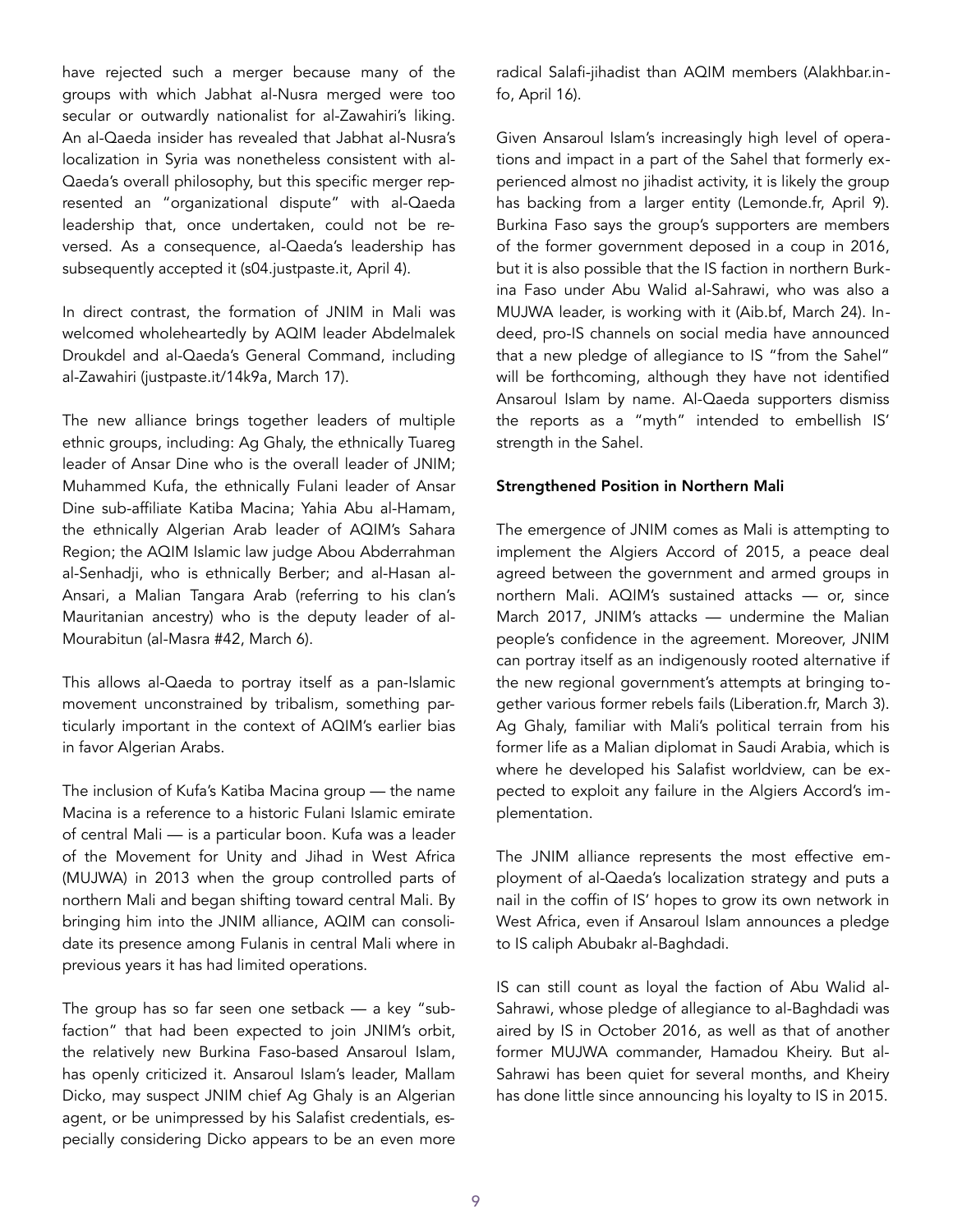Both factions would seem to benefit from Ansaroul Islam joining IS, although it is unclear what financial or other benefits they could offer Dicko's group. It may therefore be the case that a link with Ansaroul Islam is mostly ideological, albeit IS propaganda support could significantly upgrade Ansaroul Islam from the platform it currently uses — Facebook. There could also be a latent MUJWA connection, given that Dicko too is a former member.

#### Islamic State's Faltering West Africa Network

Further south in the Nigeria/Lake Chad region, IS has a more effective operational presence, but has seen limited success on the propaganda and ideological end. Its West Africa Province — the Abu Musab al-Barnawi-led faction of Boko Haram — is still loyal to al-Baghdadi, but has issued only a single video since Abu Musab al-Barnawi deposed Abubakr Shekau as leader in August 2016. Even then, that video's narrative was tailored more toward contextualizing events in Nigeria in order to encourage IS sectarian narratives in Syria and Iraq, rather than inspire jihadists in Nigeria or the Lake Chad region (the video portrayed Iranian and Shia influence in Nigeria, for example) [\(archive.org,](http://jihadology.net/2017/02/13/new-video-message-from-the-islamic-state-combustion-of-the-delicate-wilayat-gharb-ifriqiyyah/) February 13).

While some West Africa Province propaganda photos released by IS have shown its *hisba* (sharia enforcement) patrols in villages around Lake Chad, West Africa Province's de-facto reign over territories it has held in northern Borno State since 2014 has otherwise rarely been featured in IS propaganda. Indeed, this may be because West Africa Province is barely governing its territory. Unlike IS, which enforces its social provisions, West Africa Province allows the population in areas it controls to live with little interference, as long as they avoid collaborating with the Nigerian government [\(Naji.com,](https://www.naij.com/1096257-al-barnawis-boko-haram-group-raids-borno-village-sabon-gari-kimba.html) March 28).

In addition to the apparent disconnect between West Africa Province and the IS media apparatus, which likely reflects a broader disconnect to IS leadership, the group also appears to be coordinating with various cells in Nigeria that are or were part of Ansaru, the now operationally dormant al-Qaeda sub-group in Nigeria.

Such coordination would be unlikely if these Ansaru members believed West Africa Province was behaving toward the population in the same way IS does in Syria and Iraq. Indeed, evidence from conversations between West Africa Province leaders suggests the main area where West Africa Province does respect IS orders is the kidnapping of women, including the Chibok schoolgirls ([Sahara Reporters,](http://saharareporters.com/2016/08/05/new-boko-haram-leader-al-barnawi-accuses-abubakar-shekau-killing-fellow-muslims-living) August 5, 2016).

West Africa Province leaders claim al-Baghdadi has permitted them to take captive only Christian women, not Muslims, even if the Muslim women are "apostates" who participate in democracy. Shekau, by contrast, considers any apostate — whether Muslim or Christian — to be deserving of enslavement and does not trust the West Africa Province leaders' claims about relaying al-Baghdadi's orders on the issue of slavery. In all other respects, West Africa Province appears not to take orders from IS on day-to-day affairs.

## Developments in Kogi State

The West Africa Province-Ansaru relationship can be seen most prominently in developments in Nigeria's Kogi State, which, like virtually all states south of Abuja, has been largely free from attacks since the start of the insurgency in 2009. There have, however, been a small number of notable incidents that show Ansaru is the main group to have a presence there, including:

an ambush by Ansaru in late 2012 on Malibound Nigerian troops before the French-led intervention that ousted AQIM, MUJWA and Ansar Dine from northern Mali commenced in 2013 ([Vanguard,](http://www.vanguardngr.com/2013/01/ansaru-claims-attack-that-killed-2-mali-bound-soldiers/) January 20, 2013);

• the arrest of Ansaru leader Khalid al-Barnawi in April 2016 ([Vanguard,](http://www.vanguardngr.com/2016/12/dismantled-boko-haram-leadership-dss/) December 28, 2016); and

a series of raids on bomb-making factories and prison breaks in 2012-2013, although these were not claimed by Ansaru or any other faction ([Leadership,](http://allafrica.com/stories/201204060738.html) April 6, 2012).

Kogi State came back into the spotlight in February 2017 when the Nigerian government reported that a Kogi-based group called the Muslim Brotherhood with no apparent relation to the Egypt-founded global Islamist group of the same name — had sent fighters for training with IS in Libya.

Some of these fighters are now returning to Nigeria. In February, members of the new group attacked police stations in Okehi, Kogi State, killing two people ([theca](https://www.thecable.ng/alert-muslim-brotherhood-kogi-plotting-terror-attacks)[ble.ng,](https://www.thecable.ng/alert-muslim-brotherhood-kogi-plotting-terror-attacks) February 10; [Premium Times,](http://www.premiumtimesng.com/news/headlines/223128-muslim-brotherhood-plotting-deadly-attacks-nigeria-govt-warns.html) February 10).

A possible explanation for this Kogi State-Libya nexus is that the Salafist extremist cells that have reportedly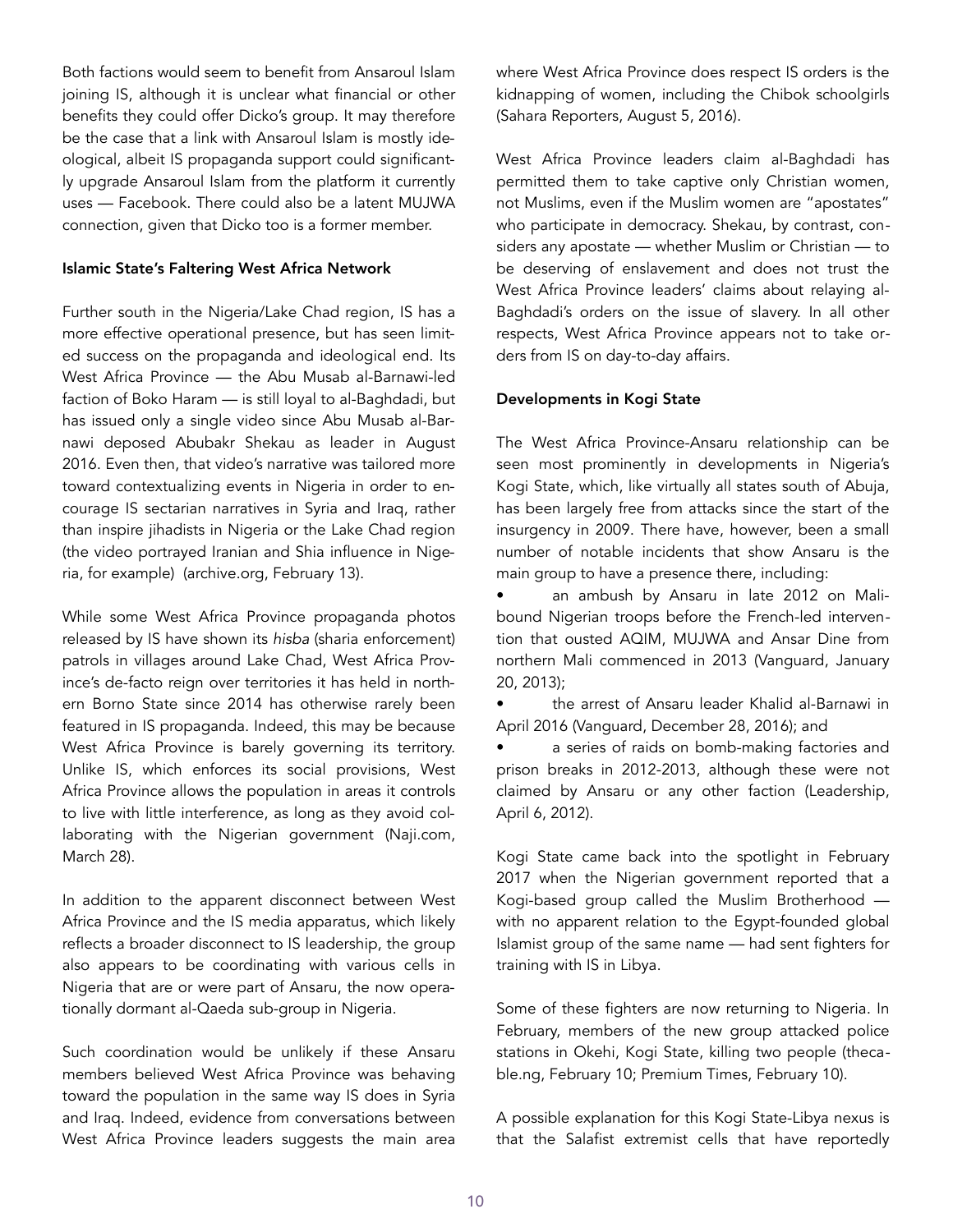been brewing in Kogi for years have finally connected with a broader umbrella jihadist movement, such as IS ([Newsrescue.com](http://newsrescue.com/inside-story-of-nigerian-armys-deadly-battle-with-daesh-and-the-terror-camps-in-okene-mountains/), October 28, 2015).

It may also be the case that Ansaru cells in Kogi have grown impatient with the operational dormancy of Ansaru, left the group to form the Muslim Brotherhood and then traveled to Libya with West Africa Province's support [\(al-Risalah](http://jihadology.net/category/al-risalah-magazine/), January 10). The overlap between the Muslim Brotherhood sending fighters to Libya and Ansaru can be seen in reports from the Nigerian security forces in northwestern Nigeria, where Ansaru was formed in 2011, that say at least two Ansaru cells there have been sending fighters to train with IS in Libya ([Thenewsnigeria.com.ng](http://thenewsnigeria.com.ng/2016/08/dss-arrest-members-of-boko-haram-ansaru-terror-groups-in-kano-kaduna-edo/), August 22, 2016; [Premium](http://www.premiumtimesng.com/news/headlines/198226-breaking-alleged-recruiter-of-terrorists-for-isis-others-arrested-in-nigeria.html)  [Times](http://www.premiumtimesng.com/news/headlines/198226-breaking-alleged-recruiter-of-terrorists-for-isis-others-arrested-in-nigeria.html); February 9, 2016).

While some Nigerians traveled to Libya independently to fight with IS, West Africa Province has likely facilitated others — at least five men and one child have featured in IS propaganda in Libya, and several Nigerian women have been recorded as married to IS fighters.

The reason for this coordination is that West Africa Province, Ansaru and presumably the Muslim Brotherhood share a common ideology, history (West Africa Province's key leaders were former Ansaru members), area of operations and strategic objectives in Nigeria that make experience and training in Libya mutually beneficial. The West Africa Province-planned attack on the U.S. and UK embassies, for example, which was exposed in April, reflects the long-standing "far enemy" targets of Ansaru ([Vanguard](http://www.vanguardngr.com/2017/04/dss-foiled-isis-linked-boko-haram-attack-u-s-uk-embassies/), April 12).

In sum, the new Muslim Brotherhood group is likely related to Ansaru and both the Muslim Brotherhood and Ansaru may be cooperating with West Africa Province for mutual gain, regardless of their affiliations.

#### The State of Play for JAS

Boko Haram's faction under the leadership of Abubakr Shekau — known as Jamaat Ahlisunnah Liddaawati Wal-Jihad (JAS) — is neither affiliated to al-Qaeda nor IS and is operating independently but keeping a hand extended to IS.

It still claims to be *an* Islamic State in West Africa and issues video footage with IS branding, even though its films are not made or promoted by IS, and Shekau still declares al-Baghdadi to be the caliph. That aside, West Africa Province (and mainstream Muslims more generally) criticize JAS for its killing of Muslims civilians who Shekau deems to be "apostates" for not joining his group.

JAS has been engaged in a new narrative campaign targeting Nigeria's Salafists and Ansaru sympathizers. JAS argues that Nigeria's largest Islamic group, the Salafist/ Wahhabist Izala movement, was wrong to have ultimately rejected the preaching of Boko Haram founder Muhammed Yusuf, whose blood JAS says "is valuable to us, more valuable than the blood of all Nigerians, all Nigerians, starting from [Nigerian President Muhammadu] Buhari, his aides, ministers, judges, military and everyone" ([Youtube,](https://www.youtube.com/watch?v=nrvV7NZyMsI) April 3).

At the same time, JAS has reaffirmed its commitment to Yusuf's successor, Shekau, who JAS describes as "the strong, courageous one, feared by the West, who is now the biggest threat to Nigeria." Two other recent JAS videos have focused specifically on JAS attacks in Cameroon. They also, for the first time in JAS' media output, highlighted French-speaking fighters, suggesting Shekau is trying to break out of his isolation by targeting Nigerian Salafist/Wahhabist and Cameroonians [\(You](https://www.youtube.com/watch?v=MAWilt7TRlE)[tube,](https://www.youtube.com/watch?v=MAWilt7TRlE) April 1; [Vanguard,](http://www.vanguardngr.com/2017/02/abubakar-shekau-kills-boko-harams-spokesman-leadership-plot/) February 27).

Despite JAS's "outreach," West Africa Province's Abu Musab al-Barnawi — along with his close allies Mamman Nur and Abu Fatima, both of whom used to operate with Ansaru — continues to criticize Shekau's killing of fellow Muslims ([Sahara Reporters,](http://saharareporters.com/2016/08/05/new-boko-haram-leader-al-barnawi-accuses-abubakar-shekau-killing-fellow-muslims-living) August 5, 2016). This criticism, which is the same as that al-Qaeda levies against IS, suggests there are ideological differences between the leaders of West Africa Province and the leadership of IS, even if for the time being West Africa Province's belief in the legitimacy of al-Baghdadi's position as IS caliph supersedes these differences.

Ansaru, for its part, is leaderless and largely inactive operationally, even if its members or former members still engage in jihadist activities. Some supporters still post on Facebook and criticize Shekau. Historically, Ansaru criticized Shekau not only for his killing of Muslims civilians and his bizarre mannerisms — such as a "crotchscratching" incident during his video claiming the bombing of the Grand Mosque in Kano in November 2014 – but also his apparent heterodoxy ([al-Hiddaya,](http://jihadology.net/2015/02/10/al-hidayyah-foundation-presents-a-new-video-message-from-jamaat-an%E1%B9%A3ar-al-muslimin-fi-bilad-al-sudan-investigation-of-the-nigerian-army/) February 10, 2015). For example, Ansaru supporters in a